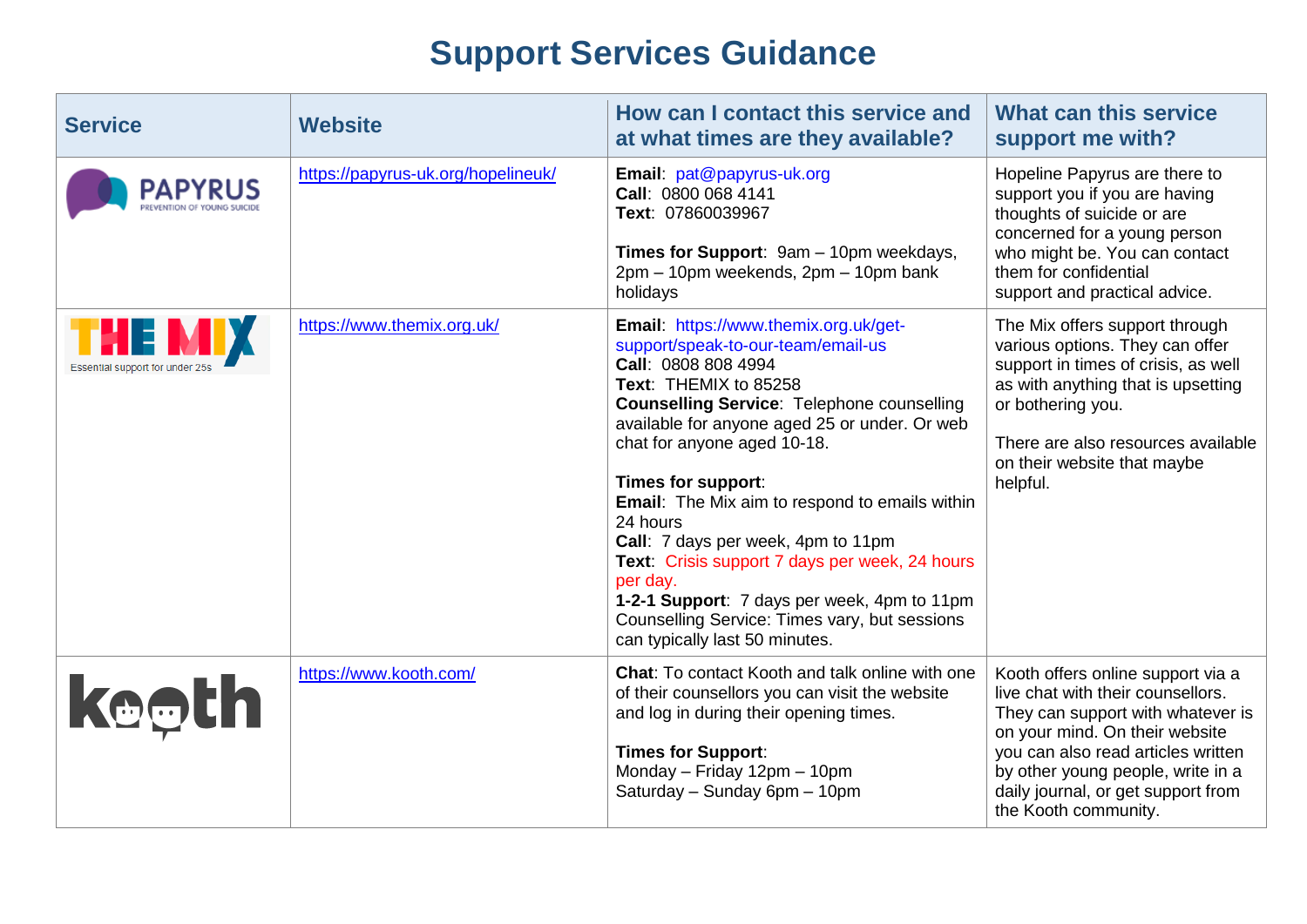| <b>Service</b>                             | <b>Website</b>                | How can I contact this service and<br>at what times are they available?                                                                                                                                                                                                                                                                                                 | What can this service<br>support me with?                                                                                                                                                                                                                                                                                         |
|--------------------------------------------|-------------------------------|-------------------------------------------------------------------------------------------------------------------------------------------------------------------------------------------------------------------------------------------------------------------------------------------------------------------------------------------------------------------------|-----------------------------------------------------------------------------------------------------------------------------------------------------------------------------------------------------------------------------------------------------------------------------------------------------------------------------------|
| <b>SAMARITANS</b>                          | https://www.samaritans.org/   | Call: 116 123<br>Email: jo@samaritans.org<br>Letter: Chris<br>Freepost RSRB-KKBY-CYJK<br>PO Box 9090<br><b>STIRLING FK8 2SA</b><br><b>Times for Support:</b><br>Call: 7 days per week, 24 hours a day, 365<br>days per year<br><b>Email:</b> Aim to respond within 24 hours<br>Letter: Response times may vary.                                                         | Samaritans offers support to<br>anyone who is experiencing<br>difficultly or distress. They also<br>offer support if you are in crisis.<br>You can give them a call to<br>discuss how you are feeling any<br>time of the day or night.<br>There is also a variety of<br>resources on their website, which<br>you may find useful. |
| childline<br>ONLINE, ON THE PHONE, ANYTIME | https://www.childline.org.uk/ | Call: 0800 1111<br>1-2-1 Chat: https://www.childline.org.uk/get-<br>support/1-2-1-counsellor-chat/<br><b>Times for Support:</b><br>Call: 7 days per week, 9am - midnight (due to<br>coronavirus)<br>1-2-1 Chat: 7 days per week, 9am - midnight<br>** please be aware that you will not be able to<br>wait in the queue to talk after 10:30pm** (due to<br>coronavirus) | Childline provides a space where<br>you can talk to a counsellor either<br>on the phone or online about<br>whatever is bothering you.<br>There is also a variety of<br>resources on their website, which<br>you may find useful.                                                                                                  |
| 002000                                     | https://www.hopeagain.org.uk/ | Call: 0808 808 1677<br>Email: hopeagain@cruse.org.uk<br><b>Times for Support:</b><br>Call: Monday-Friday, 9:30am - 5:00pm.<br>Email: Response times vary.                                                                                                                                                                                                               | Hope Again is a Cruse initiative to<br>support young people during grief<br>and loss. Please see below in the<br>localised information for<br>information on your local Cruse<br>office and how to access Face to<br>Face support (this may be<br>affected by coronavirus)                                                        |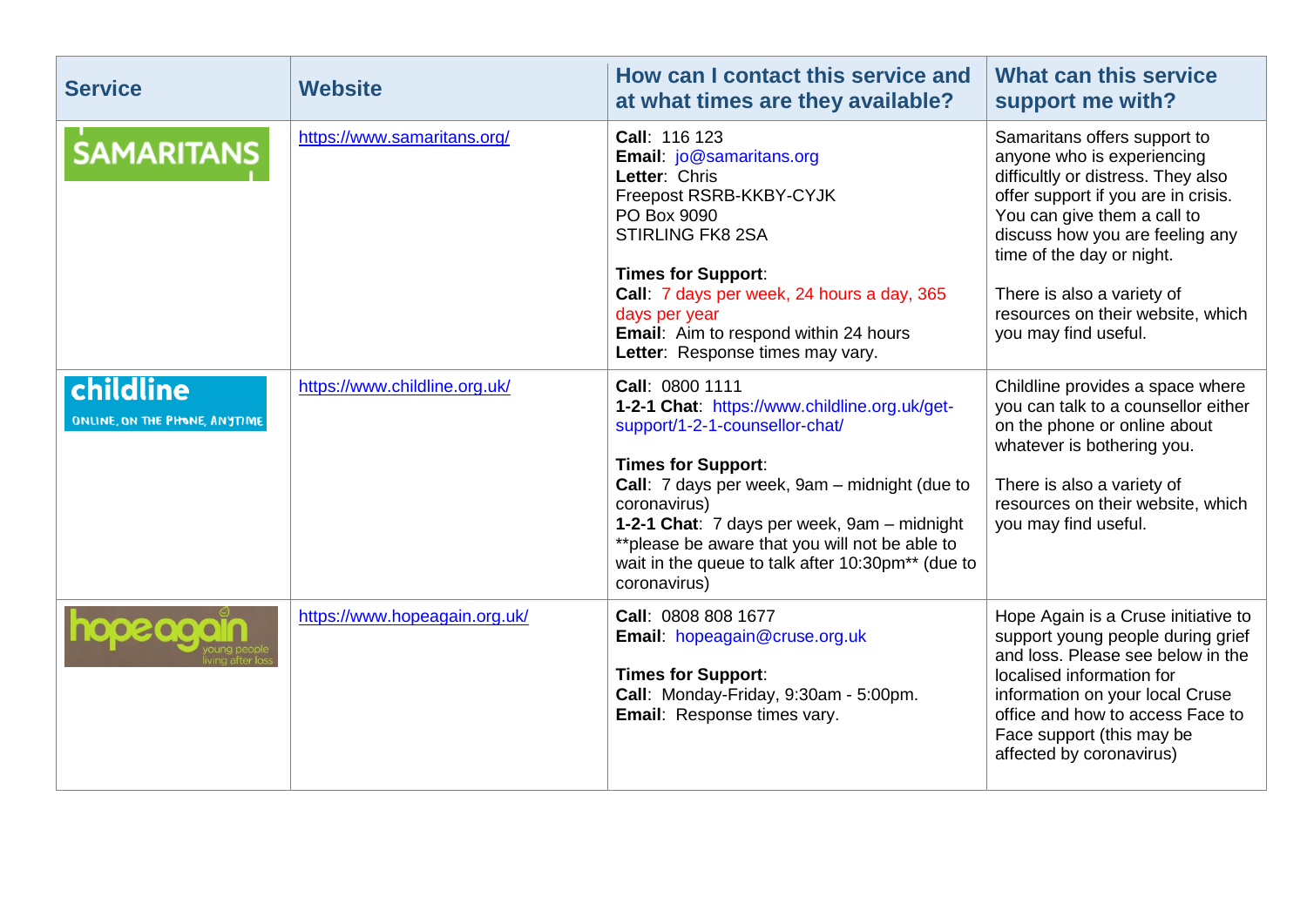| <b>Service</b>                           | <b>Website</b>                          | How can I contact this service and<br>at what times are they available?                                                                                                                                                                                                                                                                                                           | What can this service<br>support me with?                                             |
|------------------------------------------|-----------------------------------------|-----------------------------------------------------------------------------------------------------------------------------------------------------------------------------------------------------------------------------------------------------------------------------------------------------------------------------------------------------------------------------------|---------------------------------------------------------------------------------------|
| safeline                                 | https://www.safeline.org.uk/            | Call: 0808 800 5007<br>Email: support@safeline.org.uk<br><b>Times for Support:</b><br><b>Call and Email:</b><br>Monday 9am - 5pm<br>Tuesday 8am - 8pm<br>Wednesday 9am - 5pm<br>Thursday 8am - 8pm<br>Friday 9am - 5pm<br>Saturday 10am - 2pm<br>Service is not available on Bank Holidays                                                                                        | Safe Line is a specialist service for<br>anyone affected by sexual abuse<br>and rape. |
| <b>Refuge</b><br>For women and children. | https://www.refuge.org.uk               | Call: 0808 2000 247<br>Email: helpline@refuge.org.uk                                                                                                                                                                                                                                                                                                                              | Refuge offers support for issues<br>around domestic violence.                         |
| Against domestic violence.               |                                         | <b>Times for Support:</b><br>Call: 24 hours per day, 7 days per week.<br><b>Email: Times may vary</b>                                                                                                                                                                                                                                                                             | There may also be information on<br>their website that could be useful.               |
|                                          | https://www.beateatingdisorders.org.uk/ | Call: 0808 801 0677<br>1-2-1 Chat:<br>https://www.beateatingdisorders.org.uk/support-<br>services/helplines/one-to-one<br><b>Times for Support:</b><br><b>Call:</b> 365 days a year from $12 \text{pm} - 8 \text{pm}$<br>Monday-Friday, and 4pm - 8pm Saturday,<br>Sunday and bank holidays.<br>1-2-1 Chat:<br>Monday - Friday: 12:00 - 20:00<br>Saturday - Sunday: 16:00 - 20:00 | Beat is an eating disorder support<br>service.                                        |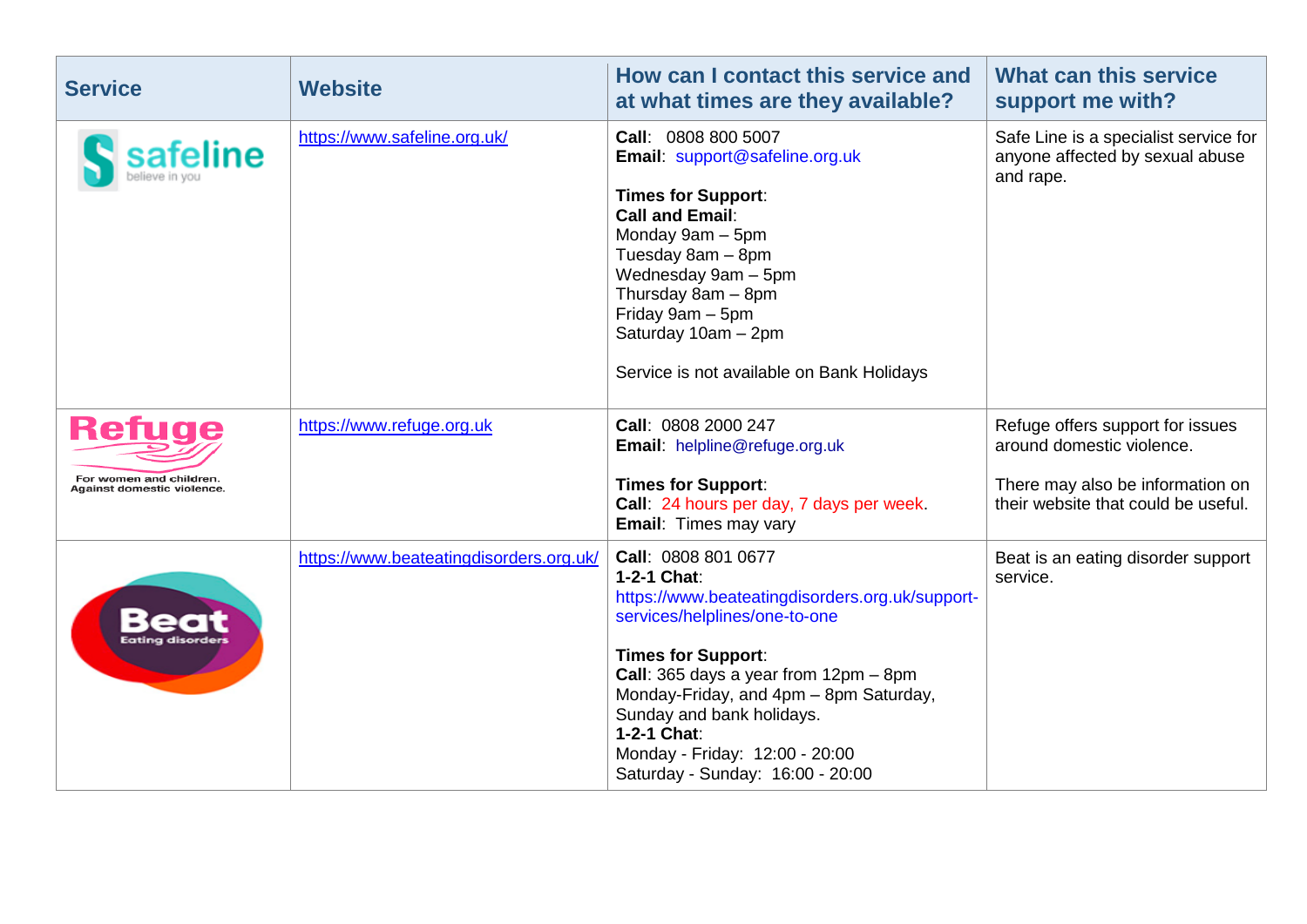| <b>Stonewall</b><br><b>Acceptance without exception</b> | https://www.stonewall.org.uk/ | <b>Call: 0800 0502020</b><br><b>Times for Support</b><br>Call: 9:30 - 4:30 Monday to Friday                                                                                                                                                                         | Stonewall offers information and<br>support for LGBT communities<br>and their allies. |
|---------------------------------------------------------|-------------------------------|---------------------------------------------------------------------------------------------------------------------------------------------------------------------------------------------------------------------------------------------------------------------|---------------------------------------------------------------------------------------|
| <b>静岡開閉駅</b>                                            | https://www.talktofrank.com/  | <b>Call: 0300 123 6600</b><br>Text: 82111<br>Email: https://www.talktofrank.com/contact<br><b>Times for Support</b><br>Call: 7 days per week, 24 hours a day<br><b>Text:</b> Times may vary<br><b>Email:</b> Times may vary<br>1-2-1 Chat: 2pm - 6pm, 7 days a week | Frank offers information about<br>drugs                                               |

**Localised Specialist Support** (please note these are not crisis services). These services and how they operate may be affected by coronavirus. Please be aware, all services will adhere to strict Safeguarding policies and procedures.

| <b>Service</b>                             | <b>Web Address</b>                                      | How can I contact this service and<br>at what times are they available?                                                                                                                                                                                                                              | What can this service<br>support me with?                                                                              |
|--------------------------------------------|---------------------------------------------------------|------------------------------------------------------------------------------------------------------------------------------------------------------------------------------------------------------------------------------------------------------------------------------------------------------|------------------------------------------------------------------------------------------------------------------------|
| Derbyshire<br><b>Carers</b><br>Association | https://derbyshirecarers.co.uk/young-<br>carers-service | To gain support from this service a referral<br>form needs to be completed and can be<br>accessed here:<br>https://derbyshirecarers.co.uk/contact-us-or-<br>make-a-referral<br>Please note parental consent is required for a<br>referral.<br>You can also contact Young Carers on:<br>01773 833833. | Derbyshire Young Carers Service<br>provide support to Young Carers<br>across Derbyshire (this excludes<br>Derby City). |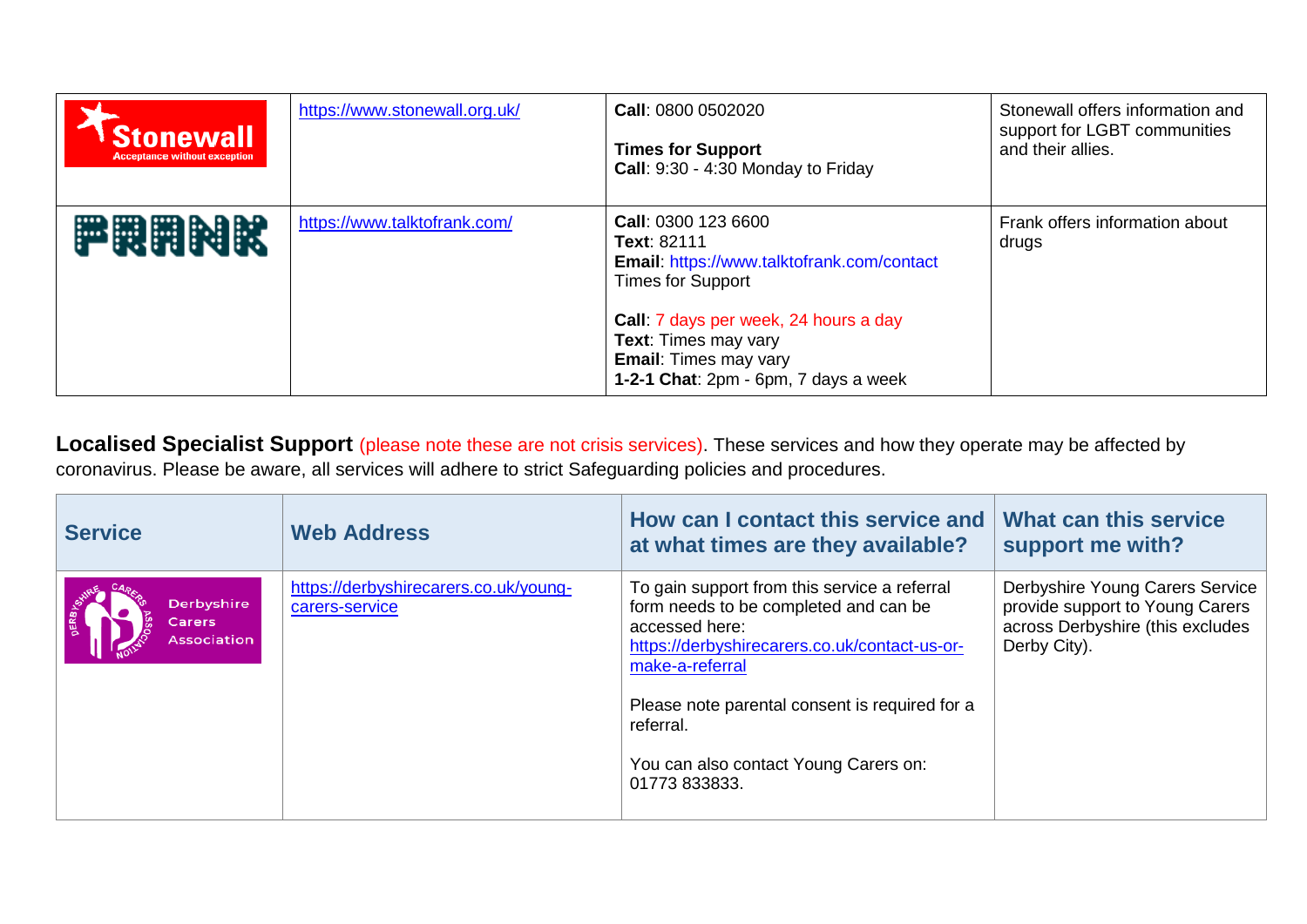| <b>Service</b>                                     | <b>Web Address</b>                                                                                                 | How can I contact this service and<br>at what times are they available?                                                                                                                                                                                                                                     | What can this service<br>support me with?                                                                                                                       |
|----------------------------------------------------|--------------------------------------------------------------------------------------------------------------------|-------------------------------------------------------------------------------------------------------------------------------------------------------------------------------------------------------------------------------------------------------------------------------------------------------------|-----------------------------------------------------------------------------------------------------------------------------------------------------------------|
|                                                    | https://firststepsed.co.uk/                                                                                        | To gain support from this service a referral<br>form needs to be completed and can be<br>accessed here:<br>https://firststepsed.co.uk/make-a-referral/<br>You can also contact First Steps on:<br>01332 367571.                                                                                             | First Steps offers support to<br>anyone who is experiencing<br>eating issues.                                                                                   |
| <b>Derwent Rural</b><br><b>Counselling Service</b> | Under 16:<br>https://drcs.org.uk/therapies/under-16/<br>16 and over:<br>https://drcs.org.uk/therapies/16-and-over/ | If you are 16 or over you can complete the<br>online referral form, which, can be found here:<br>https://drcs.org.uk/self-referral/<br>If you are under 16 your parent or carer can<br>contact Derwent Rural Counselling service on<br>the number below:<br>Call: 0800 047 6861<br>Email: admin@drcs.org.uk | <b>Derwent Rural Counselling</b><br>Services offer a face to face<br>service, where you can explore<br>and discuss what is going on for<br>you.                 |
| <b>Build Sound Minds</b>                           | https://www.actionforchildren.org.uk/                                                                              | To gain support from this service a referral<br>form needs to be completed. For those who<br>are under 16 parents/carers/ professionals can<br>refer here:<br>https://services.actionforchildren.org.uk/derbyshire/build-<br>sound-minds/make-a-referral/                                                   | <b>Build Sound Minds offer support</b><br>to those who are experiencing a<br>range of issues. Please refer to<br>the referrals link for further<br>information. |
| upporting                                          | https://www.sv2.org.uk/                                                                                            | For anyone age 18 or under, a parent/carer/<br>professional will be able to make a referral<br>here:<br>https://www.sv2.org.uk/resource/downloads-and-<br>forms/referral-forms/<br>Call: 01773 746 115<br>Times for support:<br>7 days per week, 8am- 5pm.                                                  | SV2 offer support to those who<br>have experienced sexual<br>violence, and, to those who are<br>supporting someone who has<br>experienced sexual violence.      |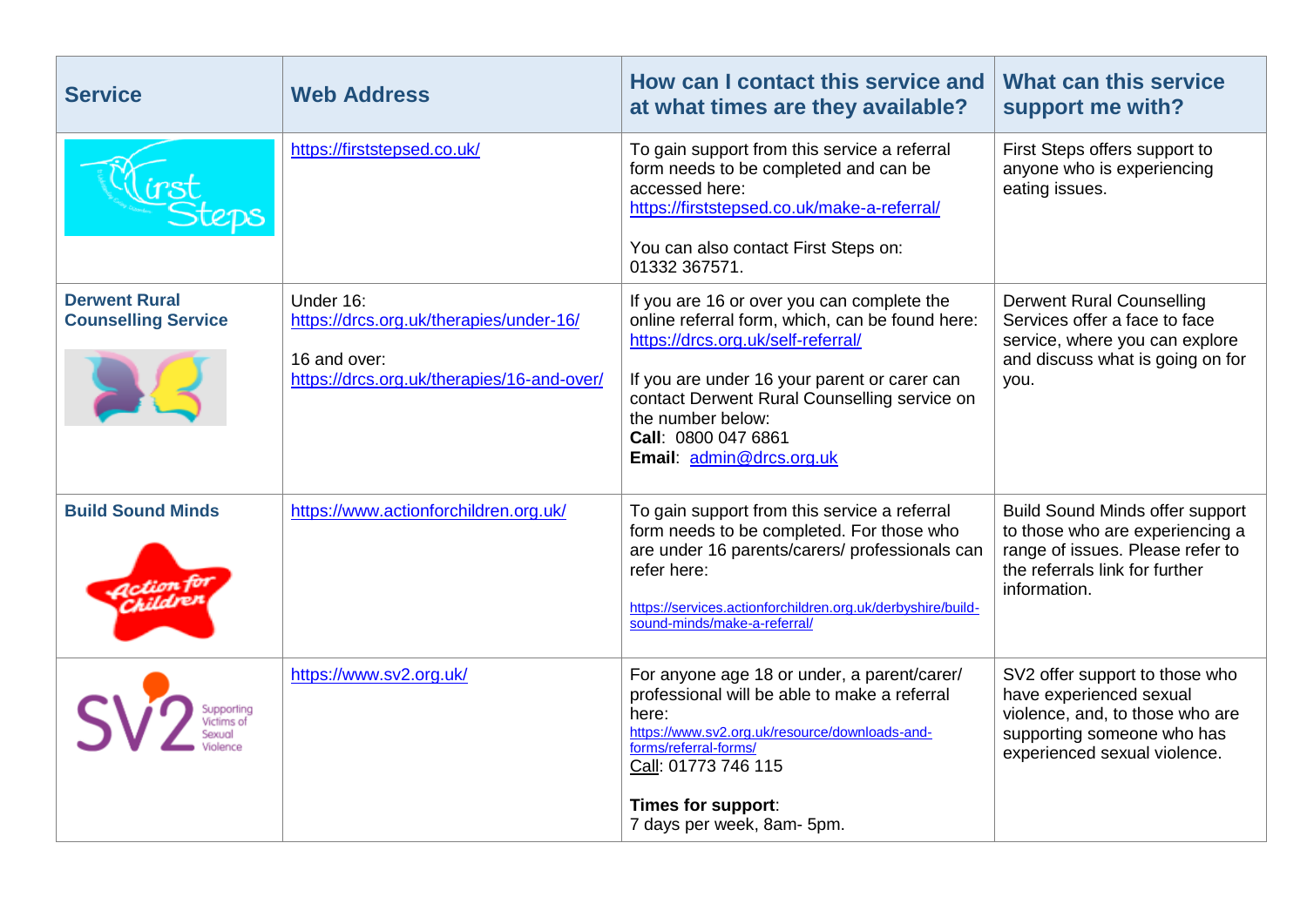| <b>Service</b>                                              | <b>Web Address</b>                                                       | How can I contact this service and<br>at what times are they available?                                                                                                                                                                                                                                             | <b>What can this service</b><br>support me with?                                                                            |
|-------------------------------------------------------------|--------------------------------------------------------------------------|---------------------------------------------------------------------------------------------------------------------------------------------------------------------------------------------------------------------------------------------------------------------------------------------------------------------|-----------------------------------------------------------------------------------------------------------------------------|
| <b>Derbyshire Wish</b><br><b>LINCHA</b><br>Care and Support | https://careandsupport.ncha.org.uk/derbyshire-<br>wish                   | Call: 0800 019 8668<br>Email: DerbyshireWish@ncha.org.uk                                                                                                                                                                                                                                                            | Derbyshire Wish can offer<br>support to those who have<br>experienced or witnessed<br>domestic violence.                    |
| ruse)<br><b>Bereavement</b><br>`are                         | https://www.cruse.org.uk                                                 | Cruse offers support to anyone who has been<br>bereaved including children and young people.<br>To access face to face support, for anyone<br>under 16 parent/carer can call or email to<br>make a referral, or anyone 16 and over can<br>contact them directly.<br>Call: 01332 332098<br>Email: Derby@cruse.org.uk | Cruse offer support to anyone<br>who has experienced<br>bereavement. This also included<br>pet bereavement.                 |
| Change<br>Grow<br>Live                                      | https://www.changegrowlive.org/young-<br>peoples-service-derbyshire/info | For young people who would like to access<br>some support around drugs or alcohol a<br>referral can be made here:<br>https://www.changegrowlive.org/young-<br>peoples-service-derbyshire/referrals<br>Call: 01773 303646<br>Email: derbyshire@cgl.org.uk.                                                           | CGL offers support to young<br>people who are using drugs or<br>alcohol and feel they have a<br>problem and want some help. |

## **Useful Websites**

| https://www.annafreud.org/on-my-mind/self-care/    |  |
|----------------------------------------------------|--|
| https://www.mind.org.uk/                           |  |
| https://www.mentalhealth.org.uk/your-mental-health |  |
| https://youngminds.org.uk/                         |  |